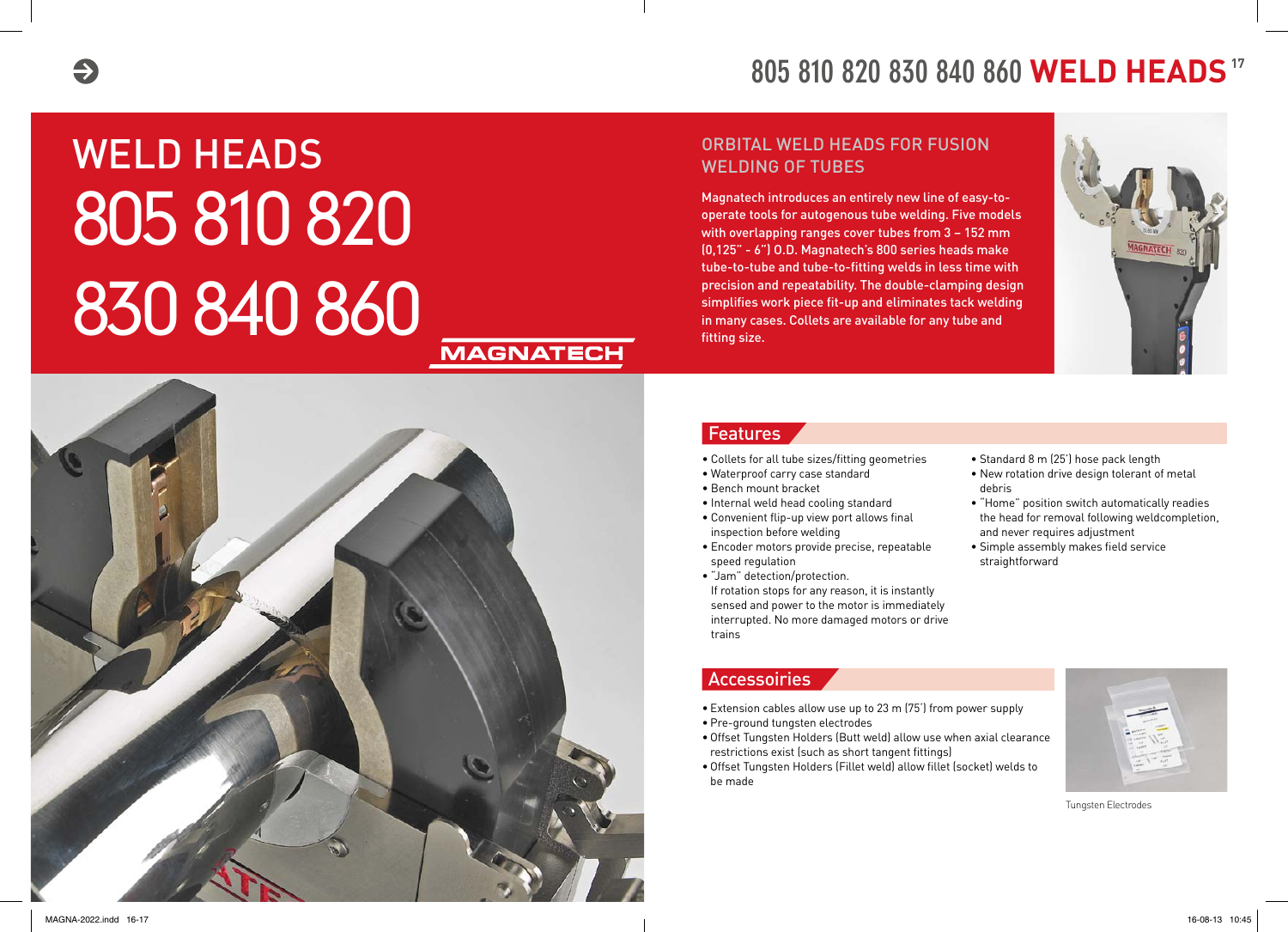## **805 810 820 830 840 860 WELD HEADS**

#### ORBITAL WELD HEADS FOR FUSION WELDING OF TUBES

Magnatech introduces an entirely new line of easy-tooperate tools for autogenous tube welding. Five models with overlapping ranges cover tubes from 3 – 152 mm (0,125" - 6") O.D. Magnatech's 800 series heads make tube-to-tube and tube-to-fitting welds in less time with precision and repeatability. The double-clamping design simplifies work piece fit-up and eliminates tack welding in many cases. Collets are available for any tube and fitting size.



#### Features

- Collets for all tube sizes/fitting geometries
- Waterproof carry case standard
- Bench mount bracket
- Internal weld head cooling standard
- Convenient flip-up view port allows final inspection before welding
- Encoder motors provide precise, repeatable speed regulation
- "Jam" detection/protection. If rotation stops for any reason, it is instantly sensed and power to the motor is immediately interrupted. No more damaged motors or drive trains
- Standard 8 m (25') hose pack length
- New rotation drive design tolerant of metal debris
- "Home" position switch automatically readies the head for removal following weldcompletion, and never requires adjustment
- Simple assembly makes field service straightforward

#### Accessoiries

- Extension cables allow use up to 23 m (75') from power supply
- • Pre-ground tungsten electrodes
- Offset Tungsten Holders (Butt weld) allow use when axial clearance restrictions exist (such as short tangent fittings)
- • Offset Tungsten Holders (Fillet weld) allow fillet (socket) welds to be made



Tungsten Electrodes